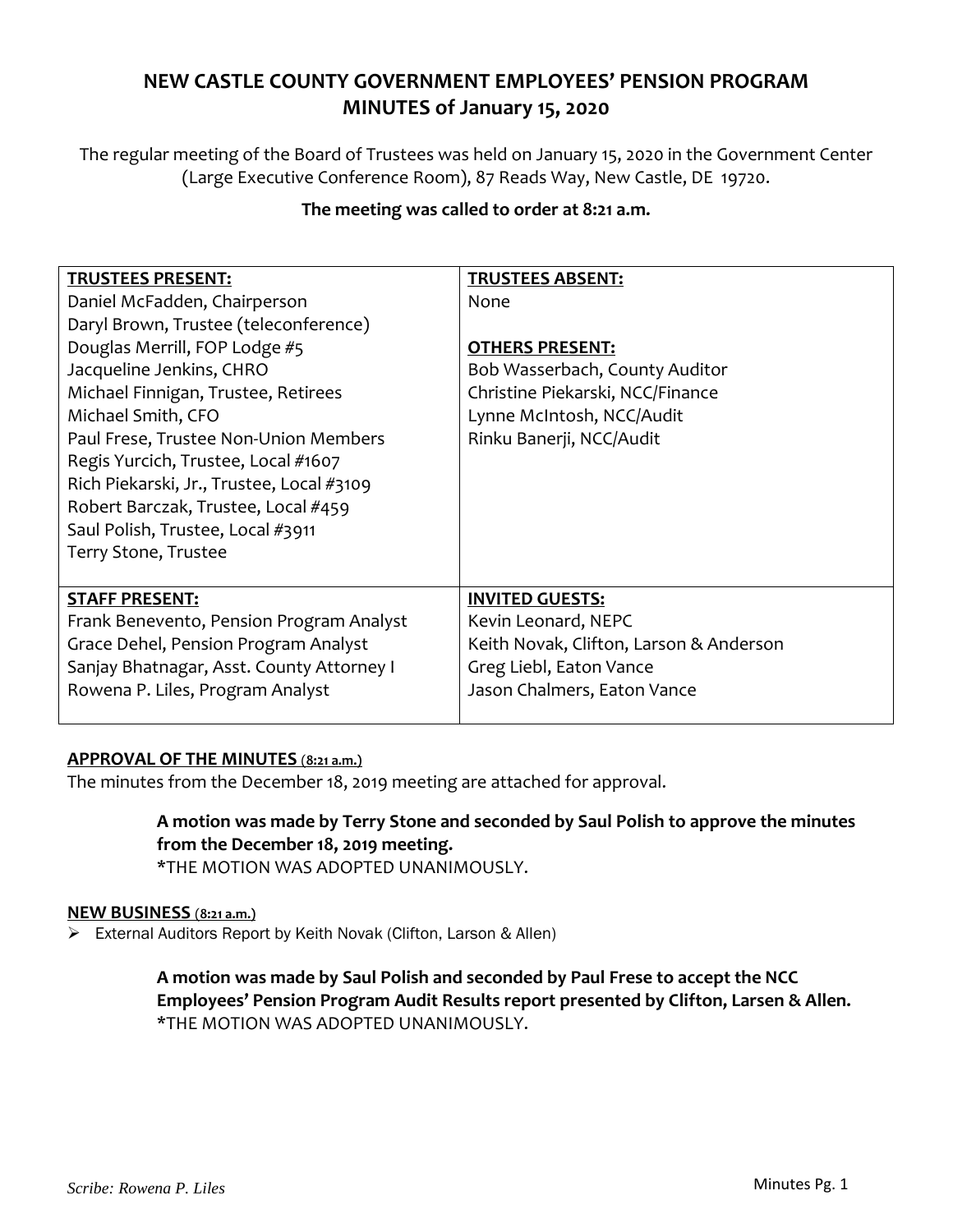#### **APPROVAL OF THE INVOICES** (**8:33 a.m.)**

| <b>ISS SICAS</b>          | \$7,500.00  | <b>Standard Filing Fees</b>  |
|---------------------------|-------------|------------------------------|
| NEPC                      | \$57,532.95 | 3rd Quarter 2019             |
| Northern Trust Co.        | \$15,238.57 | 3rd Quarter 2019             |
| Northern Trust. Co.       | \$17,714.47 | 4 <sup>th</sup> Quarter 2019 |
| Peregrine Capital Mgt.    | \$32,843.68 | 4 <sup>th</sup> Quarter 2019 |
| Systematic Financial Mgt. | \$34,463.73 | 4 <sup>th</sup> Quarter 2019 |

# **A motion was made by Saul Polish and seconded by Mike Finnigan to approve the payment of invoices.**

\*THE MOTION WAS ADOPTED UNANIMOUSLY.

### **COORDINATOR'S REPORT by Frank Benevento** (**8:34 a.m.)**

- \* Gross Payroll and Employer Contributions for the month of November 2019.
- Pension Trust Asset Summary November 2019
- Pension Payments December 2019
	- o Payees for December 1,504
	- o Active Participants 1,065
		- DelPen 379
		- $\blacksquare$  DelPen (ret) 63
	- o Benefits total \$3,631,787.89

#### **CAPITAL CALLS** (**8:34 a.m.)**

| $\triangleright$ BlueBay Direct Lending Fd III | \$163,844.31 | 01/06/2020 |
|------------------------------------------------|--------------|------------|
| $\triangleright$ Vista Equity Partners         | \$23,550.00  | 01/14/2020 |

#### **DISTRIBUTION OF CAPITAL (8:34 a.m.)**

| $\triangleright$ HarbourVest                   | \$261,047.00 | 12/27/2019 |
|------------------------------------------------|--------------|------------|
| $\triangleright$ Lexington Partners            | \$46,145.00  | 12/23/2019 |
| $\triangleright$ Brookfield Cap Partners Fd IV | \$554,286.77 | 12/30/2019 |
| $\triangleright$ Vista Equity Partners         | \$8,009.00   | 12/27/2019 |
| > Northstar Mezz Partners VI L.P. \$209,188.00 |              | 12/18/2019 |
| $\triangleright$ Brookfield Asset Mgt.         | \$128,866.50 | 01/10/2020 |

#### **APPROVAL OF THE APPLICATIONS FOR BENEFITS** (**8:34 a.m.)**

| <b>Service Retirements</b>                    |            |            |               |
|-----------------------------------------------|------------|------------|---------------|
| (05741)                                       | \$2,279.98 | 01/09/2020 | PenPln        |
| (05635)                                       | \$3,996.66 | 01/01/2020 | RetGen        |
| (14666)                                       | \$1,144.80 | 01/01/2020 | PenPln        |
| DelPen Retirement (8:35 a.m.)                 |            |            |               |
| (07974)                                       | n/a        | 01/20/2020 | <b>DelPen</b> |
| APPROVAL OF THE SURVIVOR BENEFITS (8:35 a.m.) |            |            |               |
| (14667)                                       | \$1,493.51 | 12/22/2019 | RetGen        |
|                                               |            |            |               |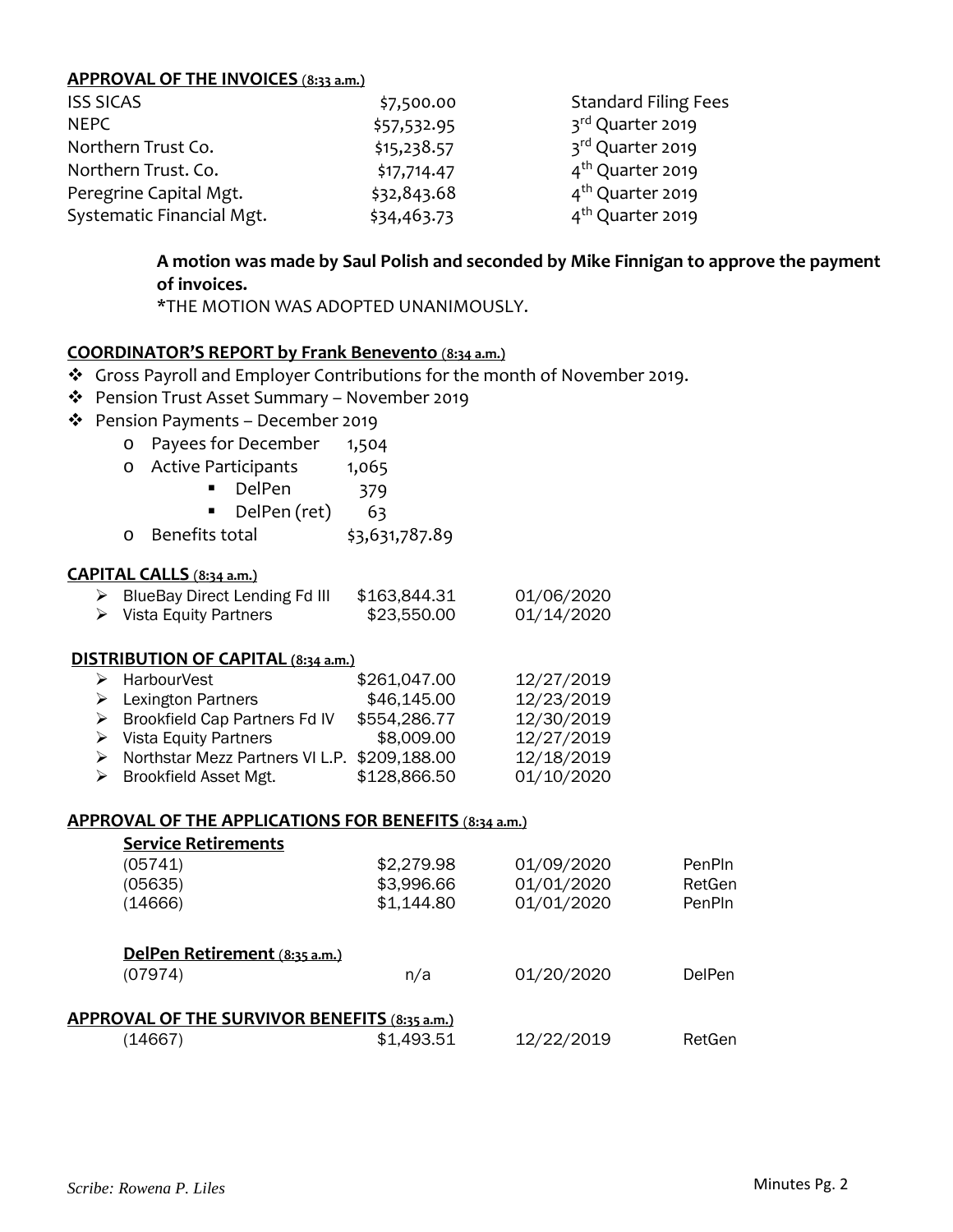#### **APPROVAL OF THE LUMP SUM BENEFITS** (**8:35 a.m.)**

| (14668)                                     | \$3,889.66 | 01/01/2020 | RetGen        |  |
|---------------------------------------------|------------|------------|---------------|--|
| (06114)                                     | \$1,121.45 | 01/01/2020 | RetGen        |  |
|                                             |            |            |               |  |
| APPROVAL OF THE REFUND BENEFITS (8:35 a.m.) |            |            |               |  |
| (12604)                                     | \$5,169.20 | 01/01/2020 | <b>CPGen</b>  |  |
| (13220)                                     | \$660.00   | 01/01/2020 | <b>SCGPen</b> |  |
| (12642)                                     | \$8,066.93 | 01/01/2020 | <b>CPGen</b>  |  |
| (13824)                                     | \$1,710.60 | 01/01/2020 | <b>CPEMS</b>  |  |
| (12533)                                     | \$7,760.54 | 01/01/2020 | <b>CPGen</b>  |  |
|                                             |            |            |               |  |

**A motion was made by Saul Polish and seconded by Mike Finnigan to approve the service retirements, survivor, lump sum and refund benefits.**

\*THE MOTION WAS ADOPTED UNANIMOUSLY.

### **OLD BUSINESS** (**8:35 a.m.)**

- **Frank Benevento Updates** 
	- o Legislation Substitute No. 1 to Ordinance No. 19-116 *As directed by the Pension Board, Council was notified that the Pension Board, as fiduciaries to the New Castle County Employees' Pension Program, is not able to make a recommendation on the Pension Ordinance until and unless an actuarial fiscal impact study of the legislation is completed and such actuarial study is provided to the Pension Board for review. Counsel to Council responded and recognized the absence of the fiscal impact study and notified Finance to begin process of procurement of the study. Once the study has been completed and introduced as a fiscal note, the Ordinance will be referred back to* the Pension Board within 3 days by the Clerk. Once received, the Pension Board will have 90 days to *make a formal recommendation to Council. Any questions? (No action necessary).*
	- o 2020 Pension Trustee/Staff Education Requests *At our December 18, 2019 meeting, the Pension Board was distributed a list of projected Educational/Professional Development requests provided* by Trustees and Staff. The list included 2020 projected costs and a history of expenses from 2012 -2019. A revised list was previously distributed for review. Any questions? (A motion is necessary to *approve the list of projected Educational/Professional Development requests).*

**A motion was made by Terry Stone and seconded by Saul Polish to approve the projected Educational/Professional Development for CY2020.** \*THE MOTION WAS APPROVED (10) YEA (1) NAY.

#### **NEW BUSINESS (Cont'd)** (**8:39 a.m.)**

 Kevin Leonard, NEPC - Review the Preliminary Investment Performance "Flash" report for the period ending December 31, 2019.

Frank – *Introduction and welcome to the board for new CFO Michael Smith. I would like to recognize the Finance Department on all their efforts and assistance on the annual audit. They do a great deal and they are our*  soldiers in pulling together all the information for the auditor and I just want to thank them. There is also a *supplemental information document that is very informative that I think everyone will enjoy reading, at your leisure.* 

▶ TA Realty Fund XII Value Add Real Estate investment presentation by Devin Sullivan and Jim Raisides.

**A motion was made by Saul Polish and seconded by Doug Merrill to take a 5‐minute break.** \*THE MOTION WAS ADOPTED UNANIMOUSLY.